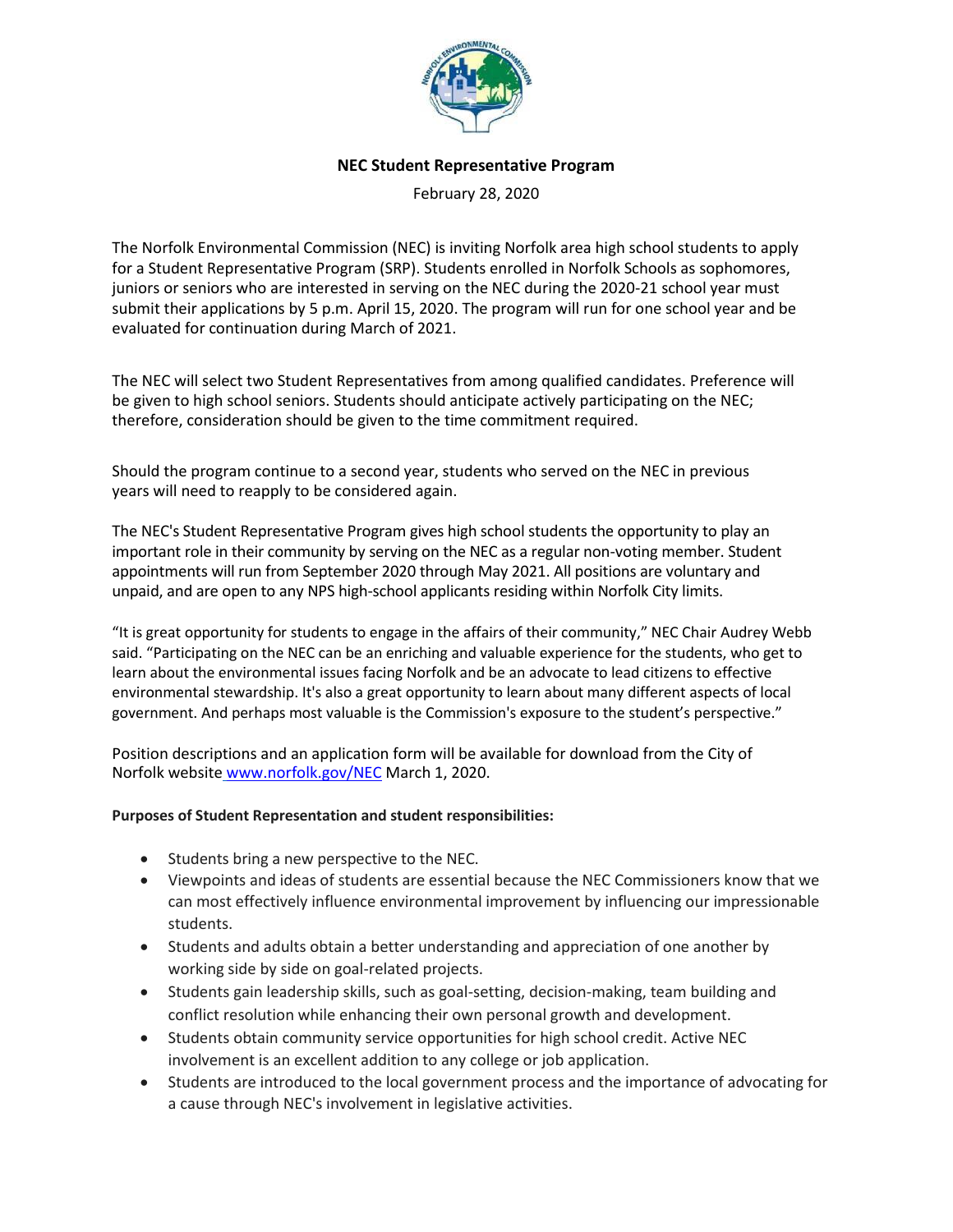- Student voices can be heard by elected representatives before the students reach voting age.
- Students provide NEC with information regarding student interests and concerns thereby

enhancing relevance and effectiveness of NEC programs.

### **Student Responsibilities**

- Be prompt and participative.
- Make and meet commitments.
- Become a full non-voting member.
- Attend all NEC regular meetings.
- Become a member of one or more sub-committees and attend those meeting.
- Practice effective positive communication skills. Help create an atmosphere of mutual respect between students and adults in order to communicate the needs, desires and concerns of fellow students.
- Communicate with Commission leadership about your other important commitments such as family, schoolwork, household chores and part-time job.
- Represent students and NEC at school board and other civic meetings, wherever student input is needed or requested.
- Show other potential student members how NEC activities relate to special interests such as litter control, recycling, clean water/air, the health of the Chesapeake Bay, conservation and legislation.
- Stress the following basic benefits:
	- o Improving your school and community
	- o Developing relationships and networks
	- o Learning new life skills
	- o Participating in a goal-oriented teams; and
	- o Having a voice in issues that affect youth
- Membership is "at will" and may be ended at any time for any reason by either party.

### **Recruiting Student Representatives; Communicating the Opportunity**:

- Visit with public school administrators and present the program. Ask for ideas/help.
- Offer meetings at each of the five NPS high schools.
- Ask our NEC teachers to reach out to potential Student Representatives.

Thanking you in advance for your interest and assistance.

Sincerely,

*Audrey Webb*

Audrey Webb Norfolk Environmental Commission, Chair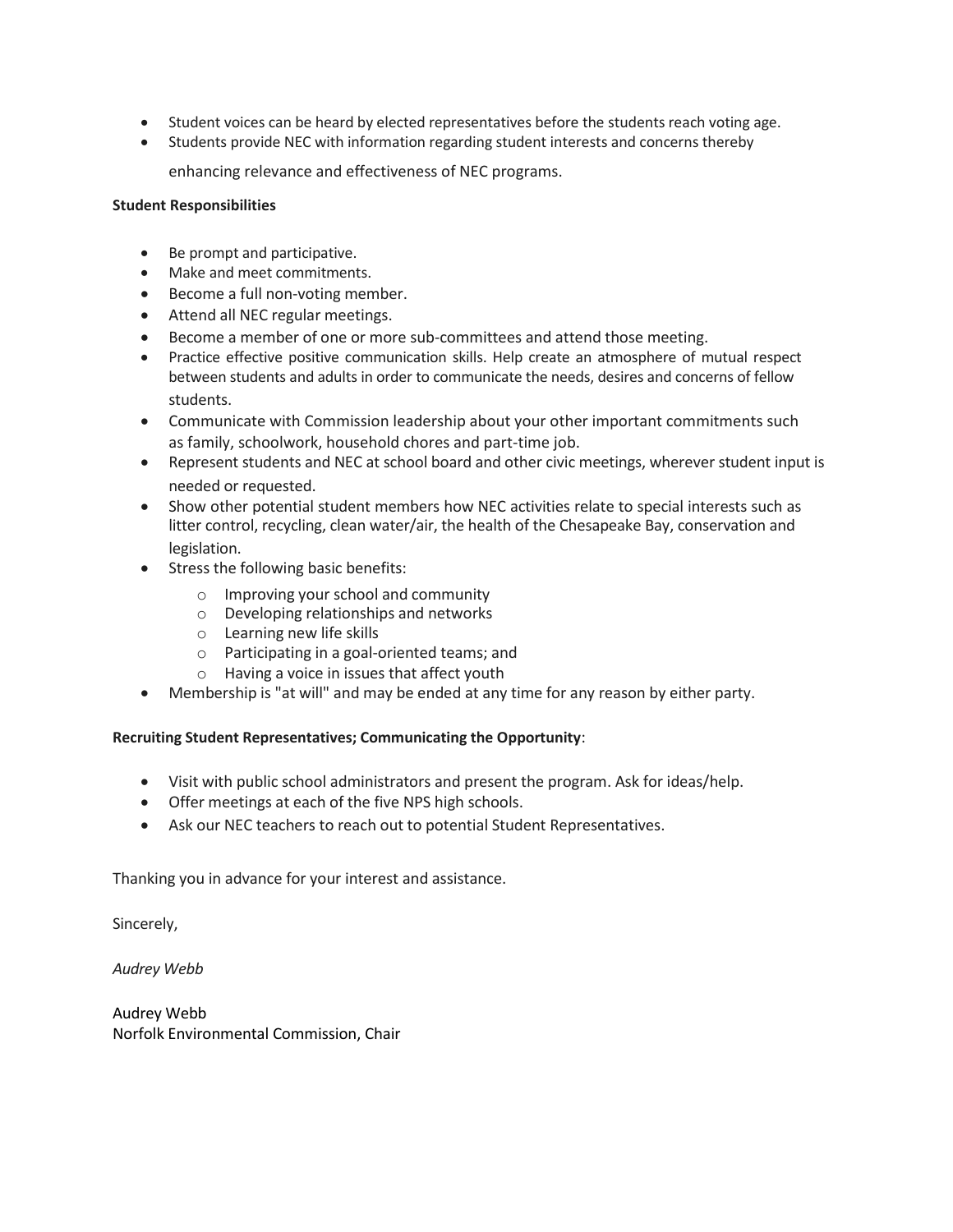# **NEC Student Representative to the Commission Timeline for student selection process for 2020-21 school year**

## **February 28, 2020**

| March 1, 2020 | Application posted to NEC website.                                   |
|---------------|----------------------------------------------------------------------|
| April 15      | Application deadline for student participation in selection process. |
| April 29      | Two names submitted to NEC Exec. Committee from each high school.    |
| May 3         | Semi-finalists notified of interview date/time/location.             |
| Week of May 6 | Interviews for each semi-finalist.                                   |
| May 17, 2020  | Selections made and two students notified.                           |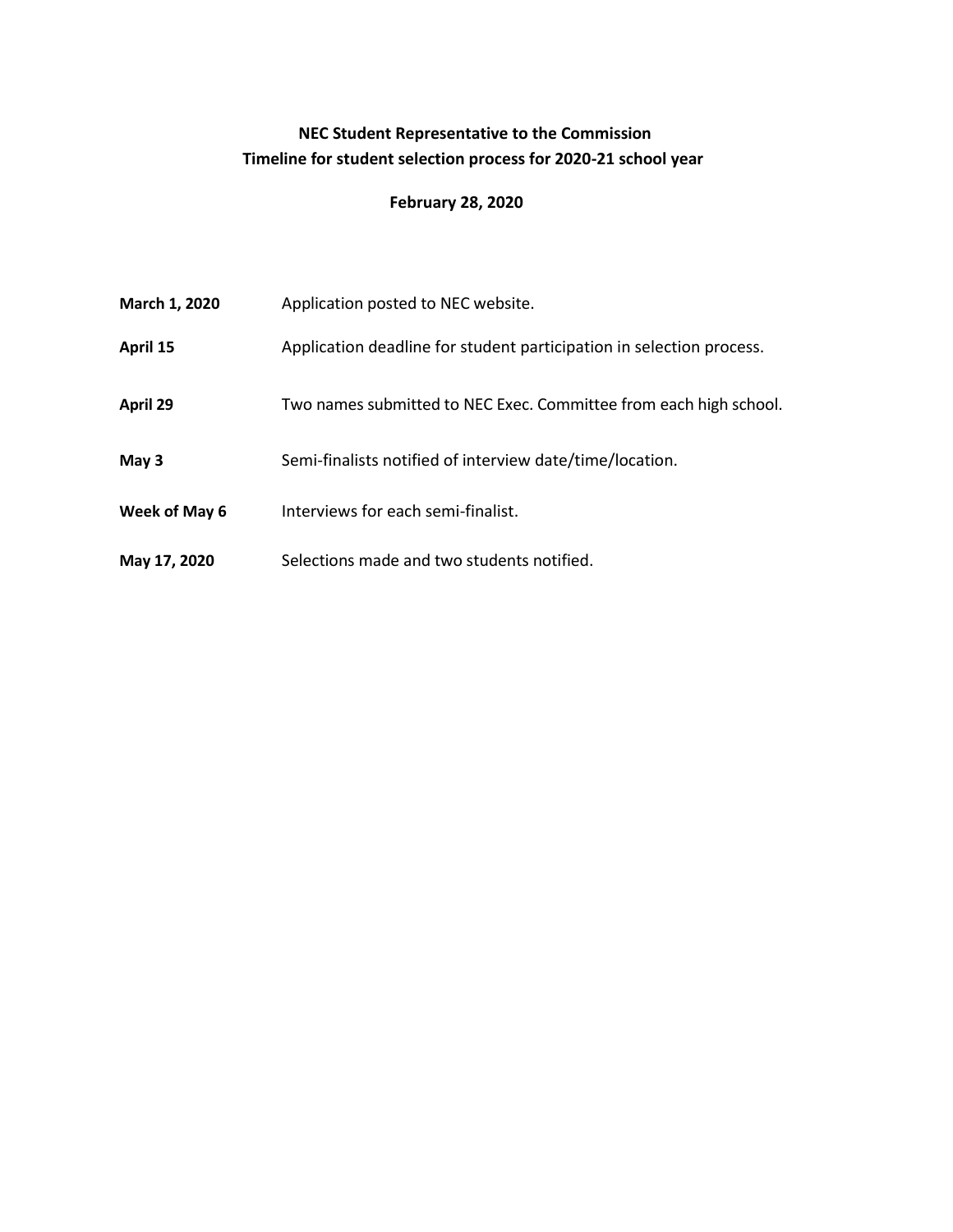## Norfolk Environmental Commission February 28, 2020

#### **Student Representative Application**

| <b>Student Name:</b>           | <b>Email Address:</b>           | <b>Student ID#:</b>  |
|--------------------------------|---------------------------------|----------------------|
| <b>Mailing Address:</b>        | <b>Home Phone:</b>              | <b>Cell Phone:</b>   |
| <b>High School:</b>            | <b>Principal's Name:</b>        | <b>School Phone:</b> |
| <b>Parent (Guardian) Name:</b> | <b>Parent (Guardian) Phone:</b> |                      |

**Please be concise as you complete this application. Observe limits of your responses as indicated.**

| Letters of Recommendation -please provide three letters of recommendations from the<br>following and enter the names of the individuals who are writing letters below: |  |
|------------------------------------------------------------------------------------------------------------------------------------------------------------------------|--|
| <b>High School Principal</b><br>Name:                                                                                                                                  |  |
|                                                                                                                                                                        |  |
| High School Teacher                                                                                                                                                    |  |
| Name:                                                                                                                                                                  |  |
| Personal Reference – someone who knows you personally, other than a member of<br>your family<br>Name:                                                                  |  |
| Community Reference – volunteer organization, employer, church activity, extracurricular<br>etc.<br>Name:                                                              |  |
| Application – Question/Information: See attachment (A). Please answer all questions and<br>provide information as requested and attach to this page.                   |  |

Please submit your application with all supporting materials to the office of the principal of your high school. Applications and all supporting materials must be received by 5 p.m. on **Monday, April 15, 2020**. No late applications will be accepted.

**Statement of Understanding:** I have read the information about the Student Representative to the NEC and the description of the selection process. I agree to participate in the selection process. If I am selected to the position of Student Rep. I will perform the responsibilities of the Student Representative to the best of my ability.

**Signature of Applicant Date**